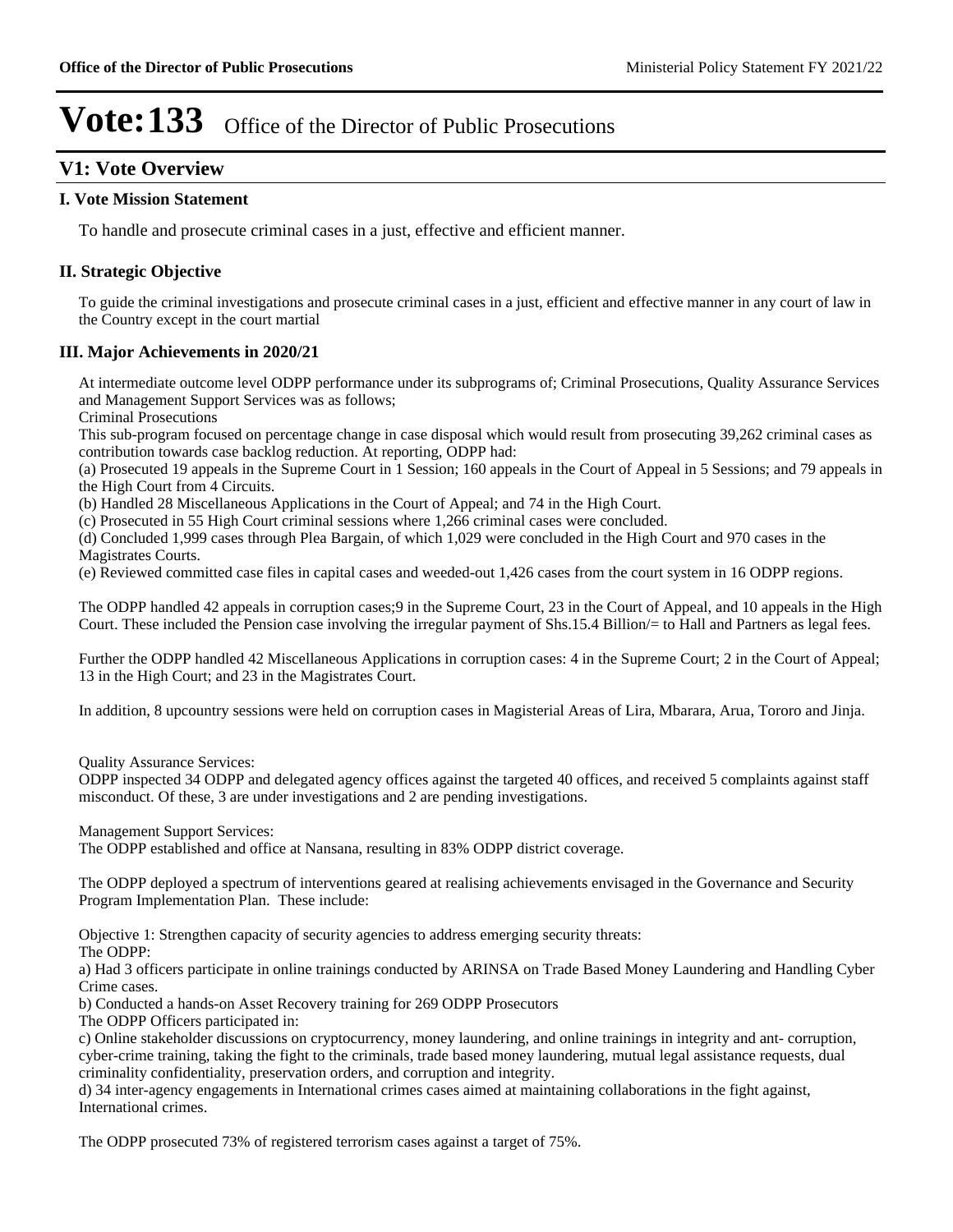Strengthening prevention of Trafficking in Persons (TIP): The ODPP officers were trained in prevention of human trafficking.

Objective 3: strengthen people centred delivery of security and, justice, law and order: ODPP established an office in Nansana following Judiciary establishing a court resulting in 83% of ODPP district coverage.

3.b Promotion of child friendly justice procedures:

The ODPP:

Registered 4,074 case files and perused 2,289 case files.

Participated in 02 juvenile criminal sessions. Concluded 20 cases in the first session, concluded 05 cases in reconciliation of parties, convicted4, acquitted 6, adjourned 3, and discharged 1 for being under age.

Handled 33 cases, secured 20 convictions, had 7 acquittals, 4 dismissals, and deferred 2. The session covered SGBV cases, homicide cases, Aggravated Robbery cases within Kampala, & Jinja Districts.

Participated in JLOS, UNFP and Judiciary organized SGBV case sessions where 14 sessions were held in the High Courts of Kotido, Luwero, Kapchorwa,Gulu, Arua, Jinja, Iganga, Bundibugyo, Kiryandongo, Kiboga& the Chief Magistrates courts seating at Tororo, Amuria, Nakapiripirit, & Apac.

2 b. Capacity of prosecutors in child friendly procedures enhanced:

The ODPP:

Held training in management of child justice coveringcommunication with children with hearing impairment,sign language, trial advocacy practicum, & use of anatomical dolls.

Held a training for Prosecutors with Freedom House, in Key skills for communicating with and prosecuting children's cases.

Access to prosecution services for vulnerable and special needs children Promoted;

ODPP held outreaches to disseminate IEC materials to Kiryandongo and Kyangwali Refugee settlements& supported a training districts of Hoima and Kikuube

Child friendly rooms established and equipped in all ODPP regional offices;

ODPP established child friendly rooms at Kabale Regional Office and Mukono. This was against the target of 3.

3. 3 Strengthen Transitional Justice and informal Justice Processes:

Out reaches on war crimes conducted

carried out two outreachesfor witnesses under protection in Acholi sub-region in the Kwoyelocase

War crimes cases investigated and prosecuted:

The ODPP handled:

The Jamil Mukulu Eastern case. Hearing of the case began.

Jamil Mukulu western cases through PLI

TheMumbere case pre-trial started in Jinja.

Comprehensive standards for Prosecution in place:

The ODPP is guided by performance standards. Below is performance as at first half of FY 2020/2021.

Gender, Children and Sexual Offences: 92% Prosecution-led-investigations (PLI) were concluded in average of 44 work days, against a target of 70%. 79% of prosecutorial decisions were made within average of 15 business days, against a target of 70%. 62% case files were sanctioned within 2 business days, against a target of 80%.

Land crime cases: 54% of PLI were concluded in 110 business days, against a target of 55%. 62% prosecutorial decisions were made within average of 44 business days, against a target of 65%. 80% of criminal case files were sanctioned within 2 work days, against a target of 80%.

Prosecution of environment and wildlife criminal cases: 89 cases prosecuted by a combined effort of the ODPP and delegated Agencies' prosecutors around the country, particularly at the Standards and Utilities Court at Buganda Road Court with 100% conviction rate. 52 Wildlife cases registered at Buganda Road Court, 38 were concluded with 61 convictions and no acquittal was registered. 14 cases spilled over to 2021.

Corruption cases: 68% of PLI into corruption & money laundering crimes were concluded within 66 business days against a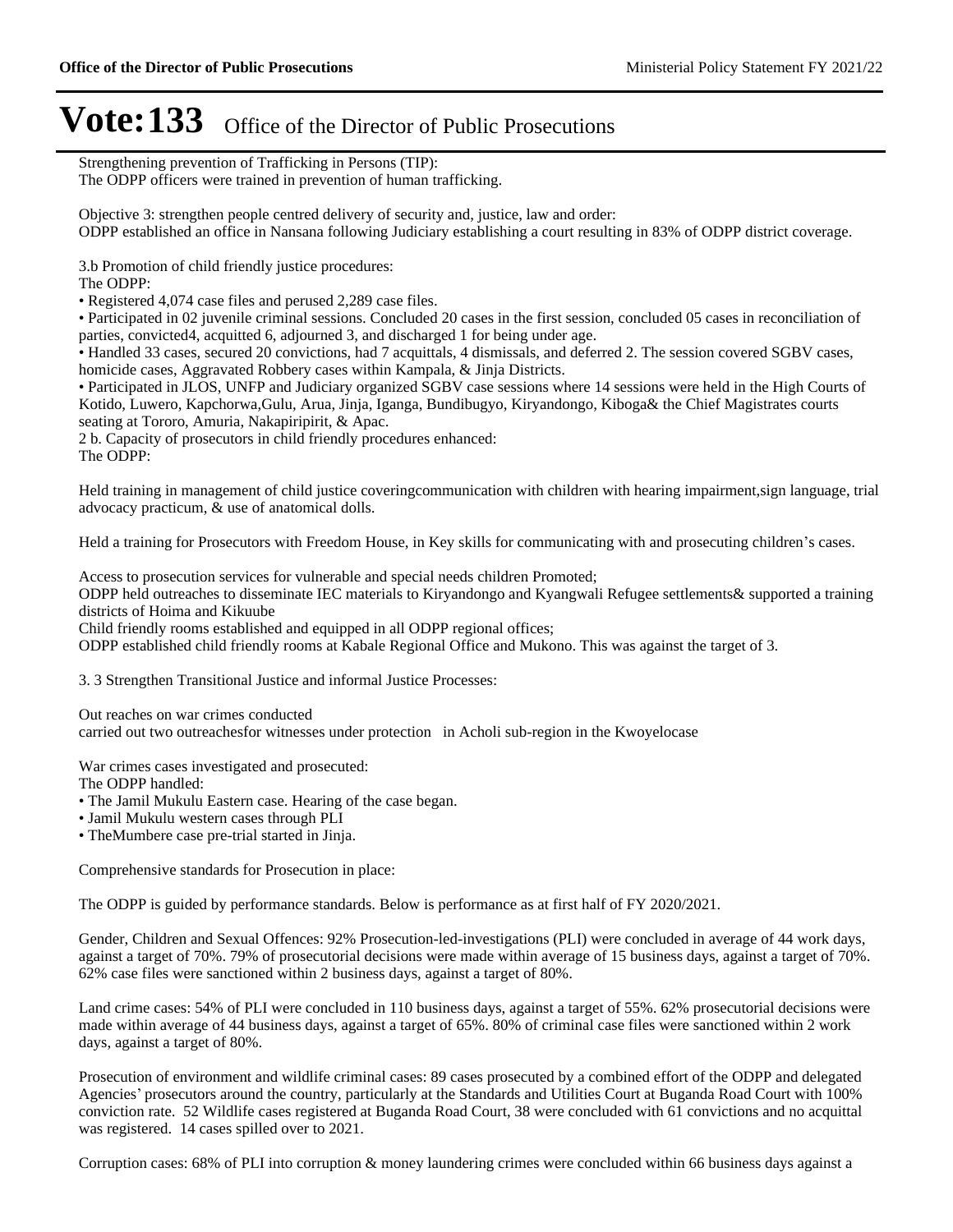target of 65%. 85% of Corruption and money laundering cases prosecutorial decisions were made within 55 business days against a target of 75%. 16% proceeds of crime were recovered out of orders issued against a target of 10%.

International crimes: 73% of registered cases were prosecuted out of the targeted 75%. 73% of the registered international crime cases were handled by way of PLI. ODPP participated in 34 engagements and meetings out of the targeted 15.

General Case Work: 66% prosecutorial decisions were made within 20 business days, against a target of 60%. 75% case files were sanctioned within 2 business days, against a target of 75%. PLI were used in some cases, concluding. 66% of PLI cases within 60 business days.

Appeals and Miscellaneous Applications: 98% of appeals were prosecuted, against a target of 85%. 90% of miscellaneous criminal causes and applications were handled, against a target of 90%.

Proportion of registered international criminal cases prosecuted. 73% of the registered cases were prosecuted against a target 75%.

Proportion of registered international crime cases handled by way of prosecution led. 73% of registered international crimes cases handled against a target of 70%. Improved performance was due to increased cooperation and coordination with Police.

Re-engineer business processes to reduce red tape in service delivery regarding commercial and land justice: Support and equip ODPP in prosecution of land crimes aimed at enhancing prosecution of land crimes:

No. of prosecutors trained:

54 ODPP officers were equipped with skills to combat wildlife crime.

Percentage of public complaints on prosecution services attended to: In the reporting period, ODPP received 4,380 complaints and attended to 4,064 a translation of 91%.

Prosecution standards adhered to by ODPP offices and agencies with delegated prosecutorial function: The ODPP carried out inspections in 74 offices and delegated agencies out of the targeted 80. Most of the offices inspected were found adhering to the set standards.

Equip staff in handling corruption cases:

The ODPP:

a) Had 3 Prosecutors and 1 Investigator at ACD participate in online trainings that were conducted by ARINSA on Trade Based Money Laundering and Handling Cyber Crime cases.

b) Participated in stakeholder training like cryptocurrency and money laundering, online training in integrity and ant- corruption, cyber-crime training, taking the fight to the criminals, trade based money laundering, mutual legal assistance requests, dual criminality confidentiality, preservation orders, and corruption and integrity.

c) Had a hands-on Asset Recovery training for 269 officers (Prosecutors & Police officers) in all ODPP 16 regions.

#### **IV. Medium Term Plans**

In the medium term, the ODPP plans to reduce backlog of criminal cases by annually disposing 15% of cases in the FY 2021/22 to 2025/26; improve criminal prosecution service delivery to 78%, 82%, 86%, 90% in the FY 2021/22, 2022/23, 2023/24, 2024/25, 2025/26 respectively. In addition, the ODPP intends to improve its capacity to improve its capacity to provide criminal prosecution services by ensuring that 82%, 84%, 86%, and 87% districts have ODPP presence in the FY 2021/22, 2022/23, 2023/24, 2024/25, 2025/26 respectively.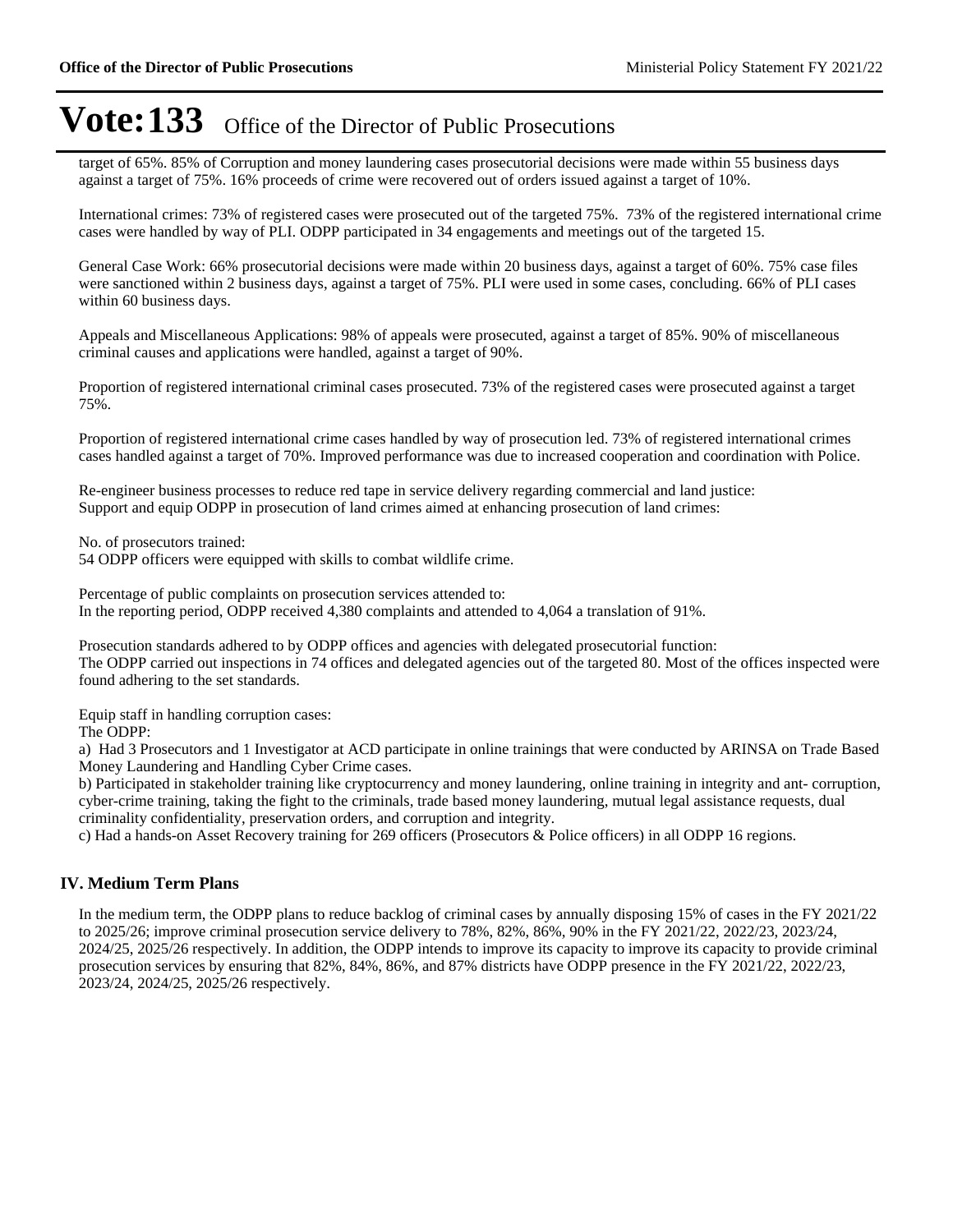### **V. Snapshot Of Medium Term Budget Allocations**

**Table 5.1: Overview of Vote Expenditures (UShs Billion)**

|           |                                                      |                    | 2020/21       |                                           | <b>MTEF Budget Projections</b> |         |         |         |         |
|-----------|------------------------------------------------------|--------------------|---------------|-------------------------------------------|--------------------------------|---------|---------|---------|---------|
|           |                                                      | 2019/20<br>Outturn | <b>Budget</b> | <b>Approved Expenditure</b><br>by End Dec | 2021/22                        | 2022/23 | 2023/24 | 2024/25 | 2025/26 |
| Recurrent | Wage                                                 | 14.532             | 16.882        | 7.764                                     | 16.882                         | 17.442  | 17.442  | 17.442  | 17.442  |
|           | Non Wage                                             | 17.596             | 25.694        | 10.771                                    | 25.681                         | 25.681  | 25.681  | 25.681  | 25.681  |
| Devt.     | GoU                                                  | 2.531              | 5.855         | 2.517                                     | 9.855                          | 9.855   | 9.855   | 9.855   | 9.855   |
|           | Ext. Fin.                                            | 0.000              | 0.000         | 0.000                                     | 0.000                          | 0.000   | 0.000   | 0.000   | 0.000   |
|           | <b>GoU</b> Total                                     | 34.660             | 48.431        | 21.052                                    | 52.419                         | 52.979  | 52.979  | 52.979  | 52.979  |
|           | <b>Total GoU+Ext Fin (MTEF)</b>                      | 34.660             | 48.431        | 21.052                                    | 52.419                         | 52.979  | 52.979  | 52.979  | 52.979  |
|           | <b>Arrears</b>                                       | 0.000              | 0.000         | 0.000                                     | 1.237                          | 0.000   | 0.000   | 0.000   | 0.000   |
|           | <b>Total Budget</b>                                  | 34.660             | 48.431        | 21.052                                    | 53.656                         | 52.979  | 52.979  | 52.979  | 52.979  |
|           | <b>A.I.A Total</b>                                   | N/A                | N/A           | N/A                                       | N/A                            | N/A     | N/A     | N/A     | N/A     |
|           | <b>Grand Total</b>                                   | 34.660             | 48.431        | 21.052                                    | 53.656                         | 52.979  | 52.979  | 52.979  | 52.979  |
|           | <b>Total Vote Budget</b><br><b>Excluding Arrears</b> | 34.660             | 48.431        | 21.052                                    | 52.419                         | 52.979  | 52.979  | 52.979  | 52.979  |

#### **Table 5.2: Budget Allocation by Programme (UShs Billion)**

|                                 | 2021/22 Draft Estimates |          |              |  |  |
|---------------------------------|-------------------------|----------|--------------|--|--|
| <b>Billion Uganda Shillings</b> | GoU                     | Ext. Fin | <b>Total</b> |  |  |
| Governance and Security         | 52,419                  | 0.000    | 52.419       |  |  |
| <b>Grand Total:</b>             | 53.656                  | 0.000    | 53.656       |  |  |
| <b>Total excluding Arrears</b>  | 52,419                  | 0.000    | 52.419       |  |  |

### **VI. Budget By Economic Clasification**

**Table V6.1 2020/21 and 2021/22 Budget Allocations by Item**

|                                       | 2020/21 Approved Budget |          |            |              | 2021/22 Draft Estimates |          |              |
|---------------------------------------|-------------------------|----------|------------|--------------|-------------------------|----------|--------------|
| Billion Uganda Shillings              | GoU                     | Ext. Fin | <b>AIA</b> | <b>Total</b> | GoU                     | Ext. Fin | <b>Total</b> |
| <b>Output Class: Outputs Provided</b> | 47.231                  | 0.000    | 0.000      | 47.231       | 47.219                  | 0.000    | 47.219       |
| 211 Wages and Salaries                | 18.437                  | 0.000    | 0.000      | 18.437       | 20.496                  | 0.000    | 20.496       |
| 212 Social Contributions              | 0.330                   | 0.000    | 0.000      | 0.330        | 0.334                   | 0.000    | 0.334        |
| 213 Other Employee Costs              | 1.037                   | 0.000    | 0.000      | 1.037        | 1.020                   | 0.000    | 1.020        |
| 221 General Expenses                  | 4.385                   | 0.000    | 0.000      | 4.385        | 5.781                   | 0.000    | 5.781        |
| 222 Communications                    | 4.210                   | 0.000    | 0.000      | 4.210        | 4.190                   | 0.000    | 4.190        |
| 223 Utility and Property Expenses     | 3.710                   | 0.000    | 0.000      | 3.710        | 3.803                   | 0.000    | 3.803        |
| 224 Supplies and Services             | 8.731                   | 0.000    | 0.000      | 8.731        | 5.610                   | 0.000    | 5.610        |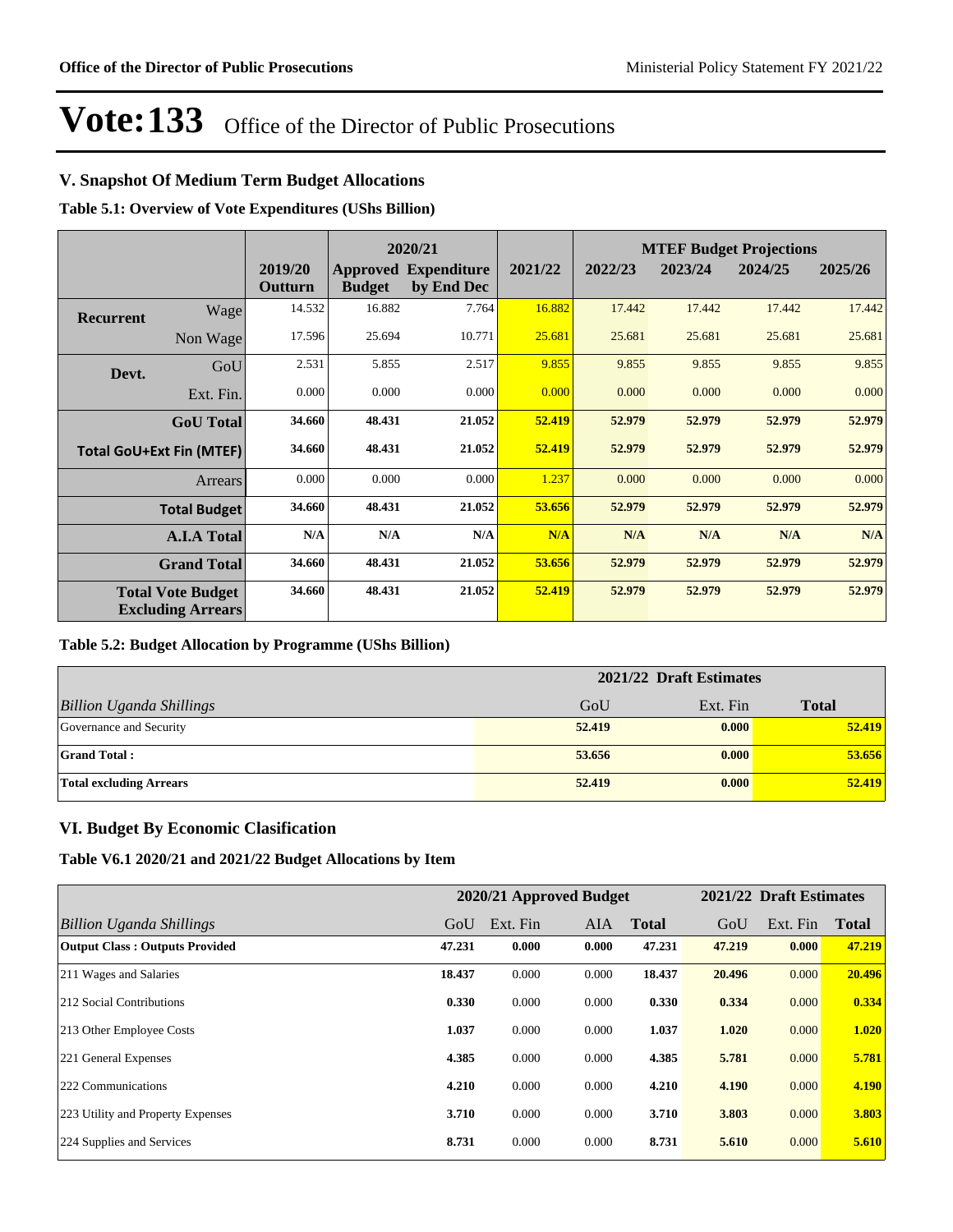| 225 Professional Services                 | 0.420  | 0.000 | 0.000 | 0.420  | 0.000  | 0.000 | 0.000  |
|-------------------------------------------|--------|-------|-------|--------|--------|-------|--------|
| 227 Travel and Transport                  | 4.047  | 0.000 | 0.000 | 4.047  | 4.177  | 0.000 | 4.177  |
| 228 Maintenance                           | 1.683  | 0.000 | 0.000 | 1.683  | 1.447  | 0.000 | 1.447  |
| 281 Property expenses other than interest | 0.240  | 0.000 | 0.000 | 0.240  | 0.360  | 0.000 | 0.360  |
| <b>Output Class: Capital Purchases</b>    | 1.200  | 0.000 | 0.000 | 1.200  | 5.200  | 0.000 | 5.200  |
| <b>312 FIXED ASSETS</b>                   | 1.200  | 0.000 | 0.000 | 1.200  | 5.200  | 0.000 | 5.200  |
| <b>Output Class: Arrears</b>              | 0.000  | 0.000 | 0.000 | 0.000  | 1.237  | 0.000 | 1.237  |
| 321 DOMESTIC                              | 0.000  | 0.000 | 0.000 | 0.000  | 1.237  | 0.000 | 1.237  |
| <b>Grand Total:</b>                       | 48.431 | 0.000 | 0.000 | 48.431 | 53.656 | 0.000 | 53.656 |
| <b>Total excluding Arrears</b>            | 48.431 | 0.000 | 0.000 | 48.431 | 52.419 | 0.000 | 52.419 |

### VII. Budget By Sub-Subprogramme, Department And Project

### **Table V7.1: Past Expenditure Outturns and Medium Term Projections by Sub-SubProgramme,Department and Project**

| <b>Billion Uganda shillings</b>                               | FY 2020/21            |                                  |                                   | <b>Medium Term Projections</b>              |         |         |         |         |
|---------------------------------------------------------------|-----------------------|----------------------------------|-----------------------------------|---------------------------------------------|---------|---------|---------|---------|
|                                                               | FY 2019/20<br>Outturn | <b>Approved</b><br><b>Budget</b> | <b>Spent By</b><br><b>End Dec</b> | 2021-22<br><b>Proposed</b><br><b>Budget</b> | 2022-23 | 2023-24 | 2024-25 | 2025-26 |
| <b>60 Inspection and Quality Assurance</b><br><b>Services</b> | 1.622                 | 2.214                            | 0.880                             | 2.214                                       | 2.214   | 2.214   | 2.214   | 2.214   |
| 06 Internal Audit                                             | 0.184                 | 0.231                            | 0.090                             | 0.231                                       | 0.231   | 0.231   | 0.231   | 0.231   |
| 18 Inspection and Quality Assurance                           | 0.805                 | 0.980                            | 0.437                             | 0.980                                       | 0.980   | 0.980   | 0.980   | 0.980   |
| 19 Research and Training                                      | 0.633                 | 1.002                            | 0.353                             | 1.002                                       | 1.002   | 1.002   | 1.002   | 1.002   |
| <b>61 Criminal Prosecution Services</b>                       | 12.308                | 15.613                           | 7.068                             | 15.613                                      | 16.443  | 16.443  | 16.443  | 16.443  |
| 11 Land crimes                                                | 1.828                 | 2.750                            | 1.292                             | 2.750                                       | 2.350   | 2.350   | 2.350   | 2.350   |
| 12 Anti-Corruption                                            | 2.879                 | 3.190                            | 1.529                             | 3.190                                       | 3.117   | 3.117   | 3.117   | 3.117   |
| 13 International Crimes                                       | 2.215                 | 2.900                            | 1.245                             | 2.900                                       | 3.595   | 3.595   | 3.595   | 3.595   |
| 14 Gender, Children & Sexual(GC &<br>S) offences              | 2.036                 | 2.710                            | 1.318                             | 2.710                                       | 3.030   | 3.030   | 3.030   | 3.030   |
| 15 General Casework                                           | 1.834                 | 2.470                            | 1.252                             | 2.470                                       | 2.350   | 2.350   | 2.350   | 2.350   |
| 16 Appeals & Miscellaneous Applications                       | 1.516                 | 1.593                            | 0.433                             | 1.593                                       | 2.001   | 2.001   | 2.001   | 2.001   |
| 62 General Administration and<br><b>Support Services</b>      | 20.730                | 30.604                           | 13.104                            | 35.829                                      | 34.322  | 34.322  | 34.322  | 34.322  |
| 0364 Assistance to Prosecution                                | 2.131                 | 0.000                            | 0.000                             | 0.000                                       | 0.000   | 0.000   | 0.000   | 0.000   |
| 07 Finance and Administration                                 | 7.780                 | 13.013                           | 5.254                             | 12.654                                      | 10.803  | 10.803  | 10.803  | 10.803  |
| 08 Field Operations                                           | 7.657                 | 8.196                            | 4.295                             | 8.196                                       | 9.670   | 9.670   | 9.670   | 9.670   |
| 09 Information and Communication<br>Technology                | 0.719                 | 1.505                            | 0.416                             | 1.302                                       | 0.818   | 0.818   | 0.818   | 0.818   |
| 10 Witness Protection and Victims<br>Empowerment              | 1.878                 | 1.575                            | 0.510                             | 2.125                                       | 2.125   | 2.125   | 2.125   | 2.125   |
| 1346 Enhancing Prosecution Services for all<br>(EPSFA)        | 0.400                 | 0.600                            | 0.067                             | 0.600                                       | 0.600   | 0.600   | 0.600   | 0.600   |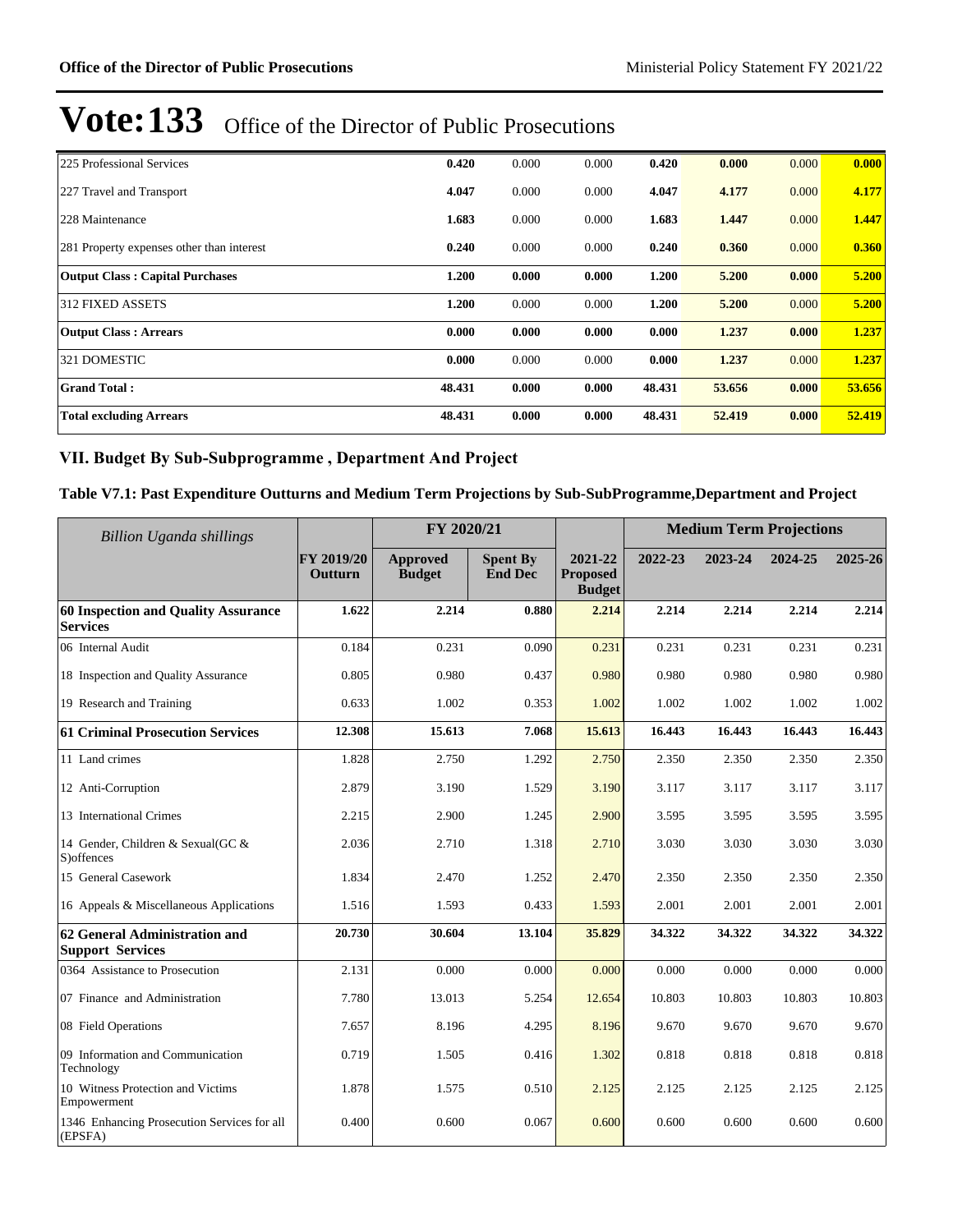| 1645 Retooling of Office of the Director of<br>Public Prosecutions | 0.000  | 5.255  | 2.450  | 10.493 | 9.255  | 9.255  | 9.255  | 9.255  |
|--------------------------------------------------------------------|--------|--------|--------|--------|--------|--------|--------|--------|
| 17 International Cooperation                                       | 0.165  | 0.460  | 0.112  | 0.460  | 1.050  | 1.050  | 1.050  | 1.050  |
| <b>Total for the Vote</b>                                          | 34.660 | 48.431 | 21.052 | 53.656 | 52.979 | 52.979 | 52.979 | 52.979 |
| <b>Total Excluding Arrears</b>                                     | 34.660 | 48.431 | 21.052 | 52.419 | 52.979 | 52.979 | 52.979 | 52.979 |

### **VIII. Sub-SubProgramme Performance and Medium Term Plans**

### **Table V8.1: Sub-SubProgramme Outcome and Outcome Indicators**

| <b>Sub-SubProgramme:</b>                                                                                                                                                                                                                                                                                                                                                                              | 60 Inspection and Quality Assurance Services                                                                                                                                                 |                 |                  |                            |                              |                  |  |  |
|-------------------------------------------------------------------------------------------------------------------------------------------------------------------------------------------------------------------------------------------------------------------------------------------------------------------------------------------------------------------------------------------------------|----------------------------------------------------------------------------------------------------------------------------------------------------------------------------------------------|-----------------|------------------|----------------------------|------------------------------|------------------|--|--|
| Objective:                                                                                                                                                                                                                                                                                                                                                                                            | To promote observance of Prosecution services performance standards at all ODPP areas of jurisdiction<br>(HQs, Regional, District offices & Agencies with delegated prosecutorial functions) |                 |                  |                            |                              |                  |  |  |
| <b>Responsible Officer:</b>                                                                                                                                                                                                                                                                                                                                                                           | Deputy Director I & QA                                                                                                                                                                       |                 |                  |                            |                              |                  |  |  |
| <b>Outcome:</b>                                                                                                                                                                                                                                                                                                                                                                                       | Prosecution services performance standards observed at all ODPP areas of jurisdiction (HQs, Regional,<br>District offices & Agencies with delegated prosecutorial functions)                 |                 |                  |                            |                              |                  |  |  |
|                                                                                                                                                                                                                                                                                                                                                                                                       | 1. Observance of human rights and fight against corruption promoted                                                                                                                          |                 |                  |                            |                              |                  |  |  |
|                                                                                                                                                                                                                                                                                                                                                                                                       |                                                                                                                                                                                              |                 |                  | <b>Performance Targets</b> |                              |                  |  |  |
|                                                                                                                                                                                                                                                                                                                                                                                                       | <b>Outcome Indicators</b>                                                                                                                                                                    |                 |                  | 2021/22                    | 2022/23                      | 2023/24          |  |  |
|                                                                                                                                                                                                                                                                                                                                                                                                       |                                                                                                                                                                                              | <b>Baseline</b> | <b>Base year</b> | <b>Target</b>              | Projection                   | Projection       |  |  |
|                                                                                                                                                                                                                                                                                                                                                                                                       | • Proportion of prosecution Offices that meet set minimum performance standards                                                                                                              | 88%             | 2017             | 98%                        | 98%                          | 98%              |  |  |
| Department: 06 Internal Audit                                                                                                                                                                                                                                                                                                                                                                         |                                                                                                                                                                                              |                 |                  |                            |                              |                  |  |  |
| <b>Budget Output: 06 Internal Audit</b>                                                                                                                                                                                                                                                                                                                                                               |                                                                                                                                                                                              |                 |                  |                            |                              |                  |  |  |
| No. of audit reports produced                                                                                                                                                                                                                                                                                                                                                                         |                                                                                                                                                                                              |                 |                  |                            | 4<br>$\overline{\mathbf{4}}$ | 4                |  |  |
|                                                                                                                                                                                                                                                                                                                                                                                                       | <b>Department: 18 Inspection and Quality Assurance</b>                                                                                                                                       |                 |                  |                            |                              |                  |  |  |
|                                                                                                                                                                                                                                                                                                                                                                                                       | <b>Budget Output: 05 Inspection and Quality Assurance</b>                                                                                                                                    |                 |                  |                            |                              |                  |  |  |
| performance standards.                                                                                                                                                                                                                                                                                                                                                                                | No. of ODPP offices & Agencies with delegated prosecutorial function adhering to the set minimum                                                                                             |                 |                  | <b>180</b>                 | 205                          | 205              |  |  |
|                                                                                                                                                                                                                                                                                                                                                                                                       | No. of reports on inspection of ODPP offices & Agencies with delegated prosecutorial function produced                                                                                       |                 |                  | 4                          | 4                            | 4                |  |  |
|                                                                                                                                                                                                                                                                                                                                                                                                       | Proportion of Public Complaints on prosecution against criminal justice attended to.                                                                                                         |                 |                  | 95%                        | 95%                          | 95%              |  |  |
| <b>Department: 19 Research and Training</b>                                                                                                                                                                                                                                                                                                                                                           |                                                                                                                                                                                              |                 |                  |                            |                              |                  |  |  |
|                                                                                                                                                                                                                                                                                                                                                                                                       | <b>Budget Output: 04 Trained Professionals and Research</b>                                                                                                                                  |                 |                  |                            |                              |                  |  |  |
| No. of ODPP staff trained                                                                                                                                                                                                                                                                                                                                                                             |                                                                                                                                                                                              |                 |                  | 60                         | 60                           | 60               |  |  |
|                                                                                                                                                                                                                                                                                                                                                                                                       | No. of Research Reports on criminal law, procedure and practice produced                                                                                                                     |                 |                  | $\overline{\mathbf{2}}$    | $\boldsymbol{2}$             | $\boldsymbol{2}$ |  |  |
|                                                                                                                                                                                                                                                                                                                                                                                                       | No. of Reports on public satisfaction of ODPP services produced                                                                                                                              |                 |                  |                            | 1                            | 1                |  |  |
|                                                                                                                                                                                                                                                                                                                                                                                                       | <b>Sub-SubProgramme:</b> 61 Criminal Prosecution Services                                                                                                                                    |                 |                  |                            |                              |                  |  |  |
| Objective:<br>1. To critically examine criminal cases before they are registered in court,<br>2. To direct police to institute criminal investigations in appropriate cases,<br>3. To take over and continue any criminal proceedings instituted by any other person or authority,<br>4. To discontinue at any stage before judgement is delivered, an criminal proceedings instituted by<br>him/her. |                                                                                                                                                                                              |                 |                  |                            |                              |                  |  |  |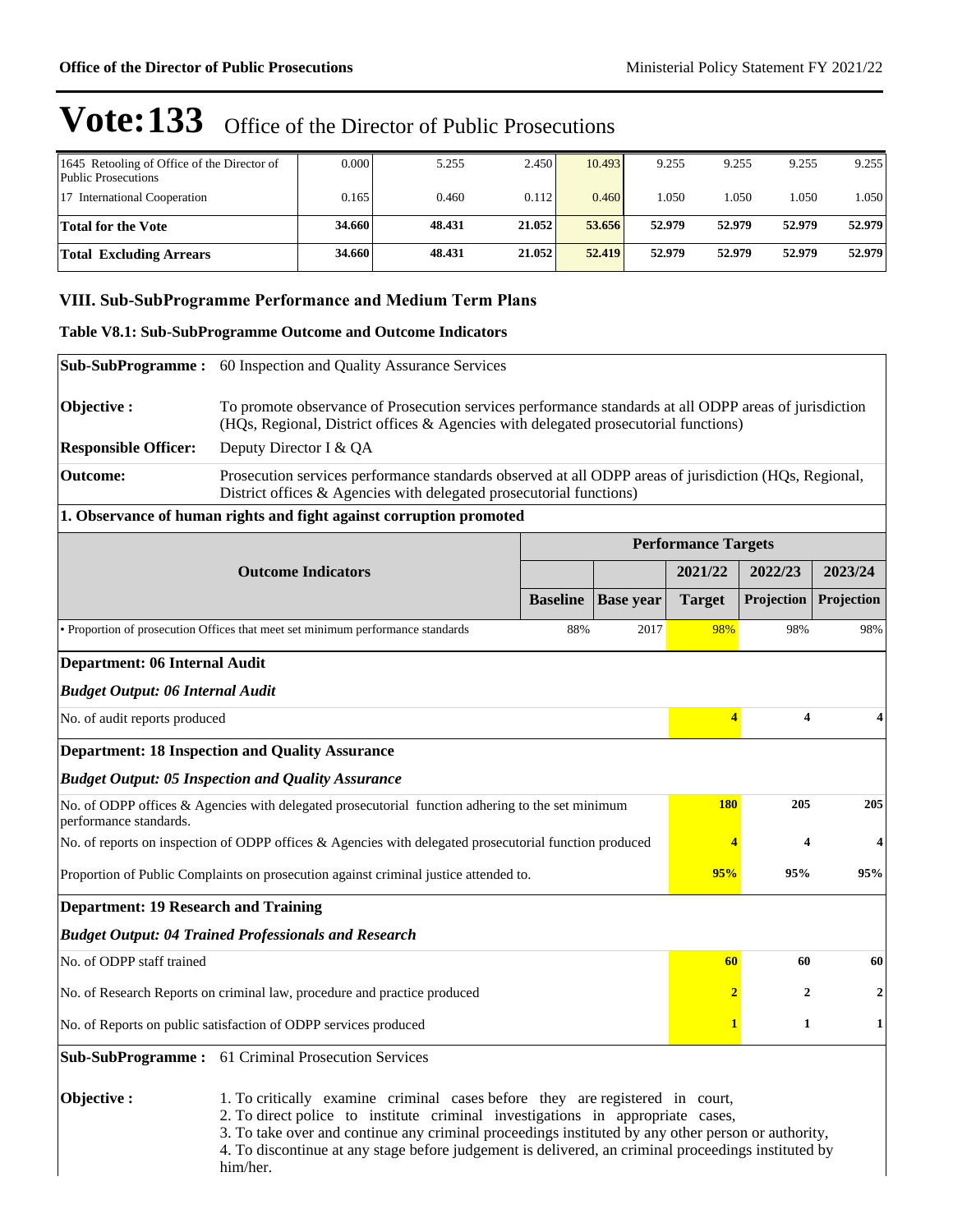| <b>Vote:133</b>                                                                                                               | Office of the Director of Public Prosecutions                                                            |                 |                  |               |            |            |  |
|-------------------------------------------------------------------------------------------------------------------------------|----------------------------------------------------------------------------------------------------------|-----------------|------------------|---------------|------------|------------|--|
|                                                                                                                               | 5. To enhance public confidence in prosecution services                                                  |                 |                  |               |            |            |  |
| <b>Responsible Officer:</b>                                                                                                   | <b>Deputy Director Prosecutions</b>                                                                      |                 |                  |               |            |            |  |
| Outcome:                                                                                                                      | Enhanced confidence in prosecution services for all                                                      |                 |                  |               |            |            |  |
|                                                                                                                               | 1. Commercial justice and the environment for competitiveness strengthened                               |                 |                  |               |            |            |  |
|                                                                                                                               | <b>Performance Targets</b>                                                                               |                 |                  |               |            |            |  |
|                                                                                                                               | <b>Outcome Indicators</b>                                                                                |                 |                  | 2021/22       | 2022/23    | 2023/24    |  |
|                                                                                                                               |                                                                                                          | <b>Baseline</b> | <b>Base year</b> | <b>Target</b> | Projection | Projection |  |
|                                                                                                                               | • Proportion of the public satisfied with public prosecution services                                    | 62%             | 2017             | 85%           | 90%        | 90%        |  |
| <b>Department: 11 Land crimes</b>                                                                                             |                                                                                                          |                 |                  |               |            |            |  |
|                                                                                                                               | <b>Budget Output: 02 Lands Crimes cases Prosecuted</b>                                                   |                 |                  |               |            |            |  |
|                                                                                                                               | Proportion of Prosecution-Led Investigations in land crimes concluded within 110 business days           |                 |                  | 60%           | 65%        | 70%        |  |
|                                                                                                                               | Proportion of Land crimes cases prosecutorial decisions made within 44 business days                     |                 |                  | 80%           | 85%        | 85%        |  |
| Proportion of Land crimes cases files sanctioned within 2 business days                                                       |                                                                                                          |                 |                  |               | 80%<br>85% | 85%        |  |
| <b>Department: 12 Anti-Corruption</b>                                                                                         |                                                                                                          |                 |                  |               |            |            |  |
|                                                                                                                               | <b>Budget Output: 03 Anti-Corruption Cases Prosecuted</b>                                                |                 |                  |               |            |            |  |
| Proportion of proceeds of crime recovered out of orders issued                                                                |                                                                                                          |                 |                  |               | 20%<br>20% | 20%        |  |
| Proportion of Prosecution-Led investigations into Corruption & money-laundering crimes concluded within<br>132 business days. |                                                                                                          |                 |                  |               | 70%<br>75% | 80%        |  |
|                                                                                                                               | Proportion of Corruption and money-laundering cases prosecutorial decisions made within 55 business days |                 |                  | 80%           | 85%        | 85%        |  |
| <b>Department: 13 International Crimes</b>                                                                                    |                                                                                                          |                 |                  |               |            |            |  |
|                                                                                                                               | <b>Budget Output: 04 International Crimes cases Prosecuted</b>                                           |                 |                  |               |            |            |  |
|                                                                                                                               | Proportion of registered international criminal cases prosecuted                                         |                 |                  | 70%           | 75%        | 75%        |  |
|                                                                                                                               | Proportion of registered international crime cases handled by way of prosecution-led                     |                 |                  | 80%           | 85%        | 85%        |  |
|                                                                                                                               | No. of inter-agency engagements on international crimes participated in                                  |                 |                  | 50            | 60         | 60         |  |
|                                                                                                                               | Department: 14 Gender, Children & Sexual(GC & S) offences                                                |                 |                  |               |            |            |  |
|                                                                                                                               | Budget Output: 01 Gender, Children and Sexual offences cases prosecuted                                  |                 |                  |               |            |            |  |
|                                                                                                                               | Proportion of CG & S offences investigations concluded within 30 business days                           |                 |                  | 75%           | 80%        | 80%        |  |
|                                                                                                                               | Proportion of GC & S offences prosecutorial decisions made within 15 business days                       |                 |                  | 75%           | 80%        | 80%        |  |
| 85%<br>85%<br>Proportion of GC & S offences case files sanctioned within 2 business days                                      |                                                                                                          |                 |                  |               |            | 85%        |  |
| <b>Department: 15 General Casework</b>                                                                                        |                                                                                                          |                 |                  |               |            |            |  |
|                                                                                                                               | <b>Budget Output: 05 General Casework handled</b>                                                        |                 |                  |               |            |            |  |
|                                                                                                                               | Proportion of Prosecution-Led Investigations into General crimes conclude within 60 business days        |                 |                  | 70%           | 75%        | 75%        |  |
|                                                                                                                               | Proportion of General case files' prosecutorial decisions made within 20 business days                   |                 |                  | 70%           | 75%        | 75%        |  |
| 80%<br>80%<br>Proportion of General case files sanctioned within 2 business days                                              |                                                                                                          |                 |                  |               |            |            |  |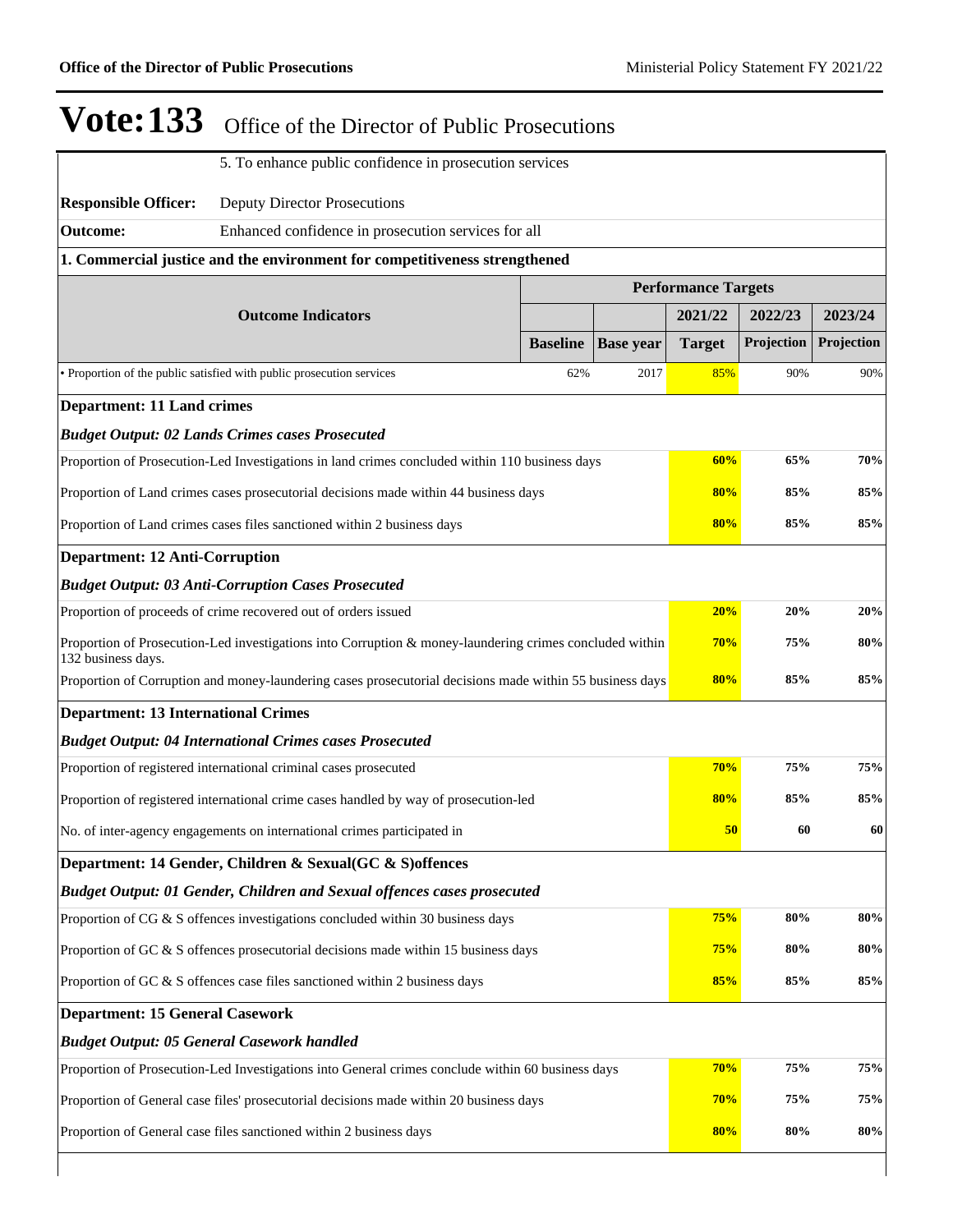|                                   | <b>Department: 16 Appeals &amp; Miscellaneous Applications</b>                                                       |                 |                  |                            |            |            |  |  |
|-----------------------------------|----------------------------------------------------------------------------------------------------------------------|-----------------|------------------|----------------------------|------------|------------|--|--|
|                                   | <b>Budget Output: 06 Appeals &amp; Miscellaneous Applications</b>                                                    |                 |                  |                            |            |            |  |  |
| Proportion of appeals prosecuted. |                                                                                                                      |                 |                  |                            | 85%<br>90% | 90%        |  |  |
|                                   | Percentage of miscellaneous criminal causes application argued.                                                      |                 |                  | 90%                        | 90%        | 90%        |  |  |
|                                   | <b>Sub-SubProgramme:</b> 62 General Administration and Support Services                                              |                 |                  |                            |            |            |  |  |
| Objective :                       | To enhance access to prosecution services by all dis-aggregated by age, gender, location, physical<br>differences.   |                 |                  |                            |            |            |  |  |
| <b>Responsible Officer:</b>       | Deputy Director MSS                                                                                                  |                 |                  |                            |            |            |  |  |
| <b>Outcome:</b>                   | Enhanced access to prosecution services by all dis-aggregated by age, gender, location, physical<br>differences, etc |                 |                  |                            |            |            |  |  |
|                                   | 1. Infrastructure and access to JLOS services enhanced                                                               |                 |                  |                            |            |            |  |  |
|                                   |                                                                                                                      |                 |                  | <b>Performance Targets</b> |            |            |  |  |
|                                   | <b>Outcome Indicators</b>                                                                                            |                 |                  | 2021/22                    | 2022/23    | 2023/24    |  |  |
|                                   |                                                                                                                      | <b>Baseline</b> | <b>Base year</b> | <b>Target</b>              | Projection | Projection |  |  |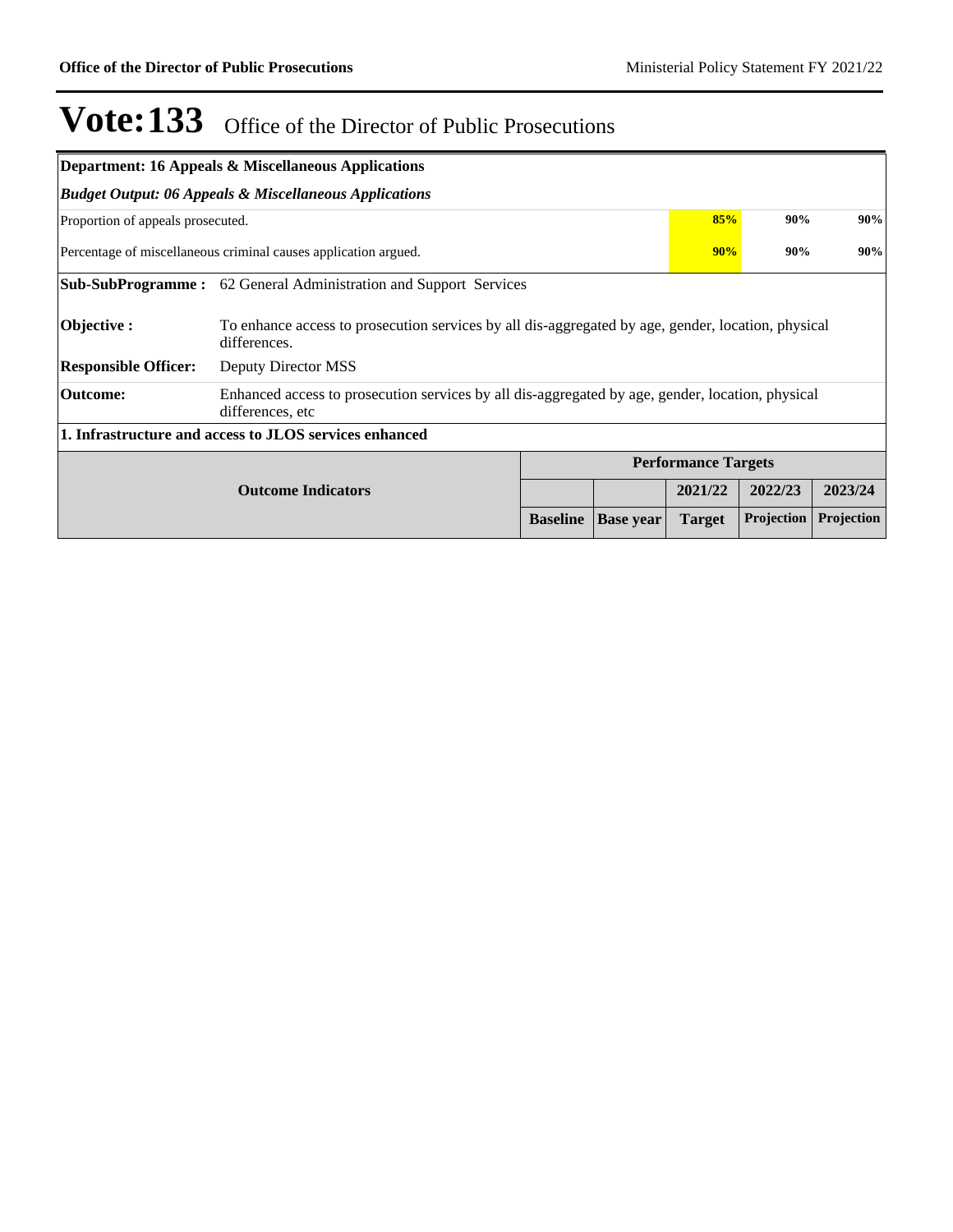| • Proportion of districts with established ODPP office presence by location                      | 83%<br>2017 |     |                 |                | 90%          |
|--------------------------------------------------------------------------------------------------|-------------|-----|-----------------|----------------|--------------|
| Department: 07 Finance and Administration                                                        |             |     |                 |                |              |
| <b>Budget Output: 01 Financial &amp; Administrative Services Provided</b>                        |             |     |                 |                |              |
| No. of performance reports produced                                                              |             |     | $6\phantom{.}6$ | 6              | 6            |
| No of Land titles for office premises secured                                                    |             |     | 5               | 5              | 5            |
| No. of Policy Planning documents produced                                                        |             |     | $\overline{2}$  | $\overline{2}$ | $\mathbf{2}$ |
| <b>Department: 08 Field Operations</b>                                                           |             |     |                 |                |              |
| <b>Budget Output: 03 Field Operations services</b>                                               |             |     |                 |                |              |
| No. of Field offices established                                                                 |             |     | 3 <sup>1</sup>  | 5              | 5            |
| <b>Department: 09 Information and Communication Technology</b>                                   |             |     |                 |                |              |
| <b>Budget Output: 02 Automated Prosecution Services</b>                                          |             |     |                 |                |              |
| No. of Offices equipped and internetworked                                                       |             |     | 12              | 20             | 20           |
| <b>Department: 10 Witness Protection and Victims Empowerment</b>                                 |             |     |                 |                |              |
| <b>Budget Output: 06 Witnesses &amp; Victims of Crime protected</b>                              |             |     |                 |                |              |
| No. of Witnesses & Victims-of-crime protected                                                    |             |     | 30              | 40             | 40           |
| Proportion of Public complaints on prosecution against staff conduct and performance attended to |             |     | 95%             | 95%            | 95%          |
| Project: 1645 Retooling of Office of the Director of Public Prosecutions                         |             |     |                 |                |              |
| <b>Budget Output: 02 Automated Prosecution Services</b>                                          |             |     |                 |                |              |
| No. of Offices equipped and internetworked                                                       |             |     | 12              | 12             | 12           |
| <b>Department: 17 International Cooperation</b>                                                  |             |     |                 |                |              |
| <b>Budget Output: 05 International cooperation maintained</b>                                    |             |     |                 |                |              |
| Proportion of registered extradition requests processed                                          |             |     | 70%             | 80%            | 80%          |
| Proportion of registered Mutual Legal Assistance requests processed                              |             | 70% | 80%             | 80%            |              |
| No. of collaborations in criminal matters participated in                                        |             |     |                 | 10             | 10           |

### **IX. Major Capital Investments And Changes In Resource Allocation**

### **Table 9.1: Major Capital Investment (Capital Purchases outputs over 0.5Billion)**

| <b>FY 2020/21</b>                                                                  | FY 2021/22                                                                     |  |  |  |  |  |
|------------------------------------------------------------------------------------|--------------------------------------------------------------------------------|--|--|--|--|--|
| <b>Expenditures and Achievements by</b><br><b>Appr. Budget and Planned Outputs</b> | <b>Proposed Budget and Planned</b><br><b>Outputs</b>                           |  |  |  |  |  |
| Vote 133 Office of the Director of Public Prosecutions                             |                                                                                |  |  |  |  |  |
| Sub-SubProgramme: 12 62 General Administration and Support Services                |                                                                                |  |  |  |  |  |
| Development Project : 1346 Enhancing Prosecution Services for all (EPSFA)          |                                                                                |  |  |  |  |  |
|                                                                                    | Budget Output: 12 62 72 Government Buildings and Administrative Infrastructure |  |  |  |  |  |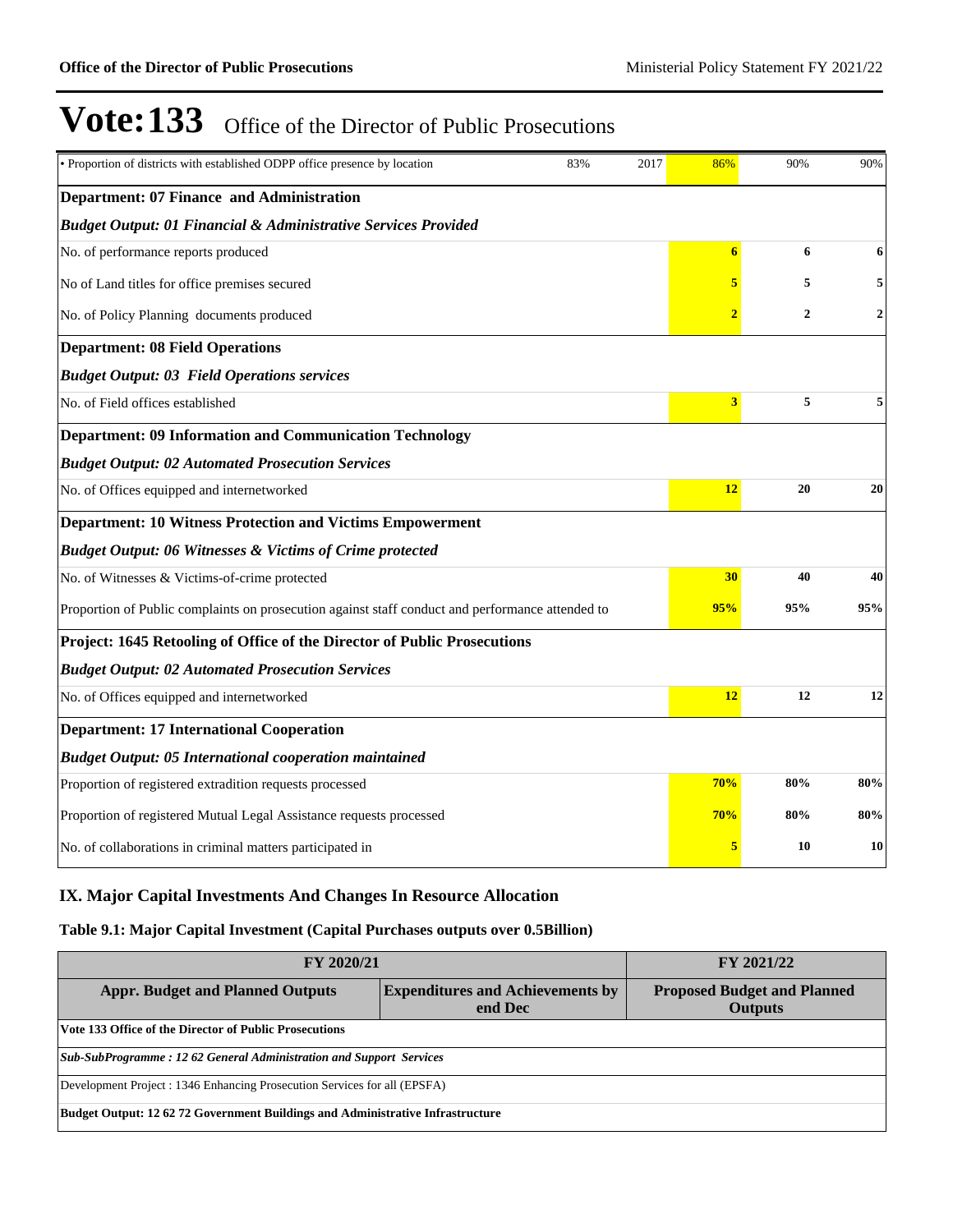| 80% completion of targeted regional office building<br>constructed                    |              | 0% Completion of targeted office buildings<br>constructed | 1 ODPP regional office constructed             |  |  |  |  |
|---------------------------------------------------------------------------------------|--------------|-----------------------------------------------------------|------------------------------------------------|--|--|--|--|
| <b>Total Output Cost(Ushs Thousand)</b>                                               | 600,000      | 66,755                                                    | 600,000                                        |  |  |  |  |
| Gou Dev't:                                                                            | 600,000      | 66,755                                                    | 600,000                                        |  |  |  |  |
| Ext Fin:                                                                              | $\theta$     | $\Omega$                                                  |                                                |  |  |  |  |
| $A.I.A$ :                                                                             | $\mathbf{0}$ | $\Omega$                                                  |                                                |  |  |  |  |
| Development Project : 1645 Retooling of Office of the Director of Public Prosecutions |              |                                                           |                                                |  |  |  |  |
| Budget Output: 12 62 75 Purchase of Motor Vehicles and Other Transport Equipment      |              |                                                           |                                                |  |  |  |  |
|                                                                                       |              |                                                           | 15 Motor vehicles and 10 Motor cycles procured |  |  |  |  |
| <b>Total Output Cost(Ushs Thousand)</b>                                               | 0            | $\mathbf 0$                                               | 4,000,000                                      |  |  |  |  |
| Gou Dev't:                                                                            | $\Omega$     |                                                           | 4,000,000                                      |  |  |  |  |
| Ext Fin:                                                                              | $\mathbf{0}$ | $\Omega$                                                  |                                                |  |  |  |  |
| A.I.A.                                                                                | $\mathbf{0}$ | $\Omega$                                                  |                                                |  |  |  |  |

### **X. Vote Challenges and Plans To Improve Performance**

#### **Vote Challenges**

The ODPP operates under several challenges including legislative, resource (Human and financial) and capacity gaps among others.

In general terms legislative challenges involve Anti-corruption measures that call for strong legislations. Uganda lacks some of the vital pieces of legislation, an Asset Recovery Law, Anti-Corruption Regulations, Anti Money Laundering Regulations, and a witness protection law. With regard to Asset recovery, there is no comprehensive law but sections scattered in various pieces of legislation. Additionally, there is no law that allows recovery of proceeds before conviction (non-conviction based asset recovery) as such even when the assets are traced and identified and or restrained, they cannot be recovered until a conviction has been secured. This poses a challenge given the burden of proof on the prosecution to secure a conviction. Property gets lost or disposed of even when it is tainted but for failure to prove a charge against the person beyond reasonable doubt.

Lack of Mutual Legal Assistance Legislation:

Corruption cases are in most times committed across borders and even some of the assets that would be recovered can be traced across the borders. However, there is no legislation providing for mutual legal assistance in that respect. It makes properties across the border hard to recover.

Lack of legal and institutional framework for Asset management:

Many recoverable assets are going concerns where courts are reluctant to issue Restraining or Management Orders due to a lack of asset management infrastructure.

Lack of enabling law ODPP needs an enabling law to better define its scope and ably execute its mandate.

Lack of Witness protection law

Absence of witness protection law impairs witness participation in the management of criminal cases leading to low conviction rate and loss of government resources in form of court awards in suits arising from failed prosecutions.

#### The Human Rights (enforcement) Act, 2019

This Acts has negative implications on the ODPP prosecutors and operations as it provides for ground for personal liabilities against officers for official decisions they take in the course of their duties.

Below are financial challenges relate to the following key priorities of the ODPP: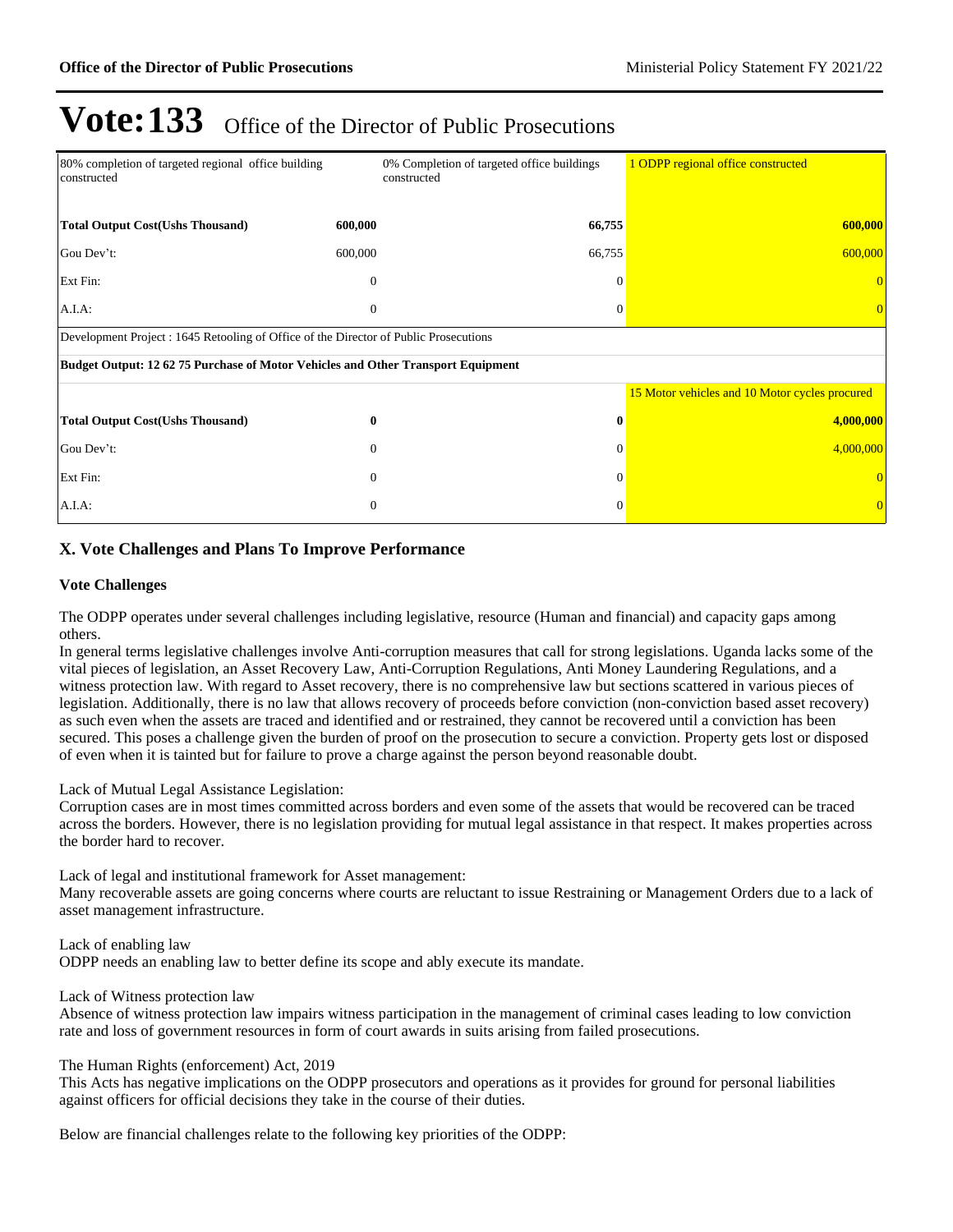1. Operational shortfalls in the Prosecution of Serious and complex cases that impede development and in order to reduce case back-log (UGX. 9.042 Billion is provided for operations leaving a funding gap of UGX 11.192 Billion):

The DPP carried forward more than 37,000 cases of different categories in the Magistrates Courts from FY2019/20 and has more than 8,000 committed capital cases awaiting trial in the High Court.

The DPP is presently prosecuting 265 accused persons in 128 cases in the Anti-Corruption Court. The average conviction rate is 70 -80% and has led to Compensation Orders exceeding UGX 70 Billion. However, recovery is delayed by appeal processes and limited asset tracing capacity.

The COVID-19 lockdown period witnessed a sharp increase in SGBV, child related cases and cases involving the enforcement of the government COVID-19 response. The arising backlog has increased the workload of the DPP without a corresponding increase in resources.

For various reasons, cases of Human Trafficking are also on the increase. From January to October, the ODPP had registered 227 such cases; and whereas many tend to believe that human trafficking cases are international in nature, statistics show that over 75% of such cases are domestic arising within the country. The DPP has a Specialized Division that handles and coordinates the cases.

In terms of efforts, effect, resources, and time involved, these crimes affect production, wealth creation and development in the public and private sectors and within the population both urban and rural.

Due to understaffing, State Attorneys have to be facilitated to travel to different courts and prisons to handle and prosecute criminal cases. In serious complex cases, Senior Officers travel from Headquarters to handle the cases. Witnesses are regularly facilitated with transport, lunch and night allowances or accommodation to meet with State Attorneys for pre-trial interviews and case preparation.

Criminal case management is highly resource intensive in terms of transportation, facilitation, telecommunications, internet data, stationery and computer supplies, including paper, pens, tonners, anti-virus, software, replacement of cables and more. In spite of computerization efforts, criminal prosecutions remain highly hard copy and paper involving. In its efforts to recover proceeds of crime, the ODPP employs prosecution-guided investigations and engages the expertise of valuers, surveyors, court bailiffs, financial analysts and special investigators.

2. Computerization / ICT to improve service delivery by providing for digitized case file storage, effective communication, information sharing, legal research and flexible working amidst COVID-19 pandemic. (The ODPP requests for UGX 3.226 Billion for computerization at 16 Regional Offices):

The ODPP serves victims of crime, complainants and witnesses, majority of whom are poor, with whom action officers maintain contact and consultations on phone or through meetings, for purposes of case preparation and pre-trial preparations; while COVID-19 work environment has increased the need to embrace ICT capacity building and use.

The need for telecommunication has increased due to COVID-19 prevention social distancing requirements. There is increased use of ICT services, including legal research, telecommunications with witnesses in criminal cases, video conferencing for meetings and case conferences, use of emails to share case information and others. There is need to buy more ICT equipment and to provide for data and airtime.

The ODPP operates a computerized prosecution case management information system to store scanned case files, generate case data and statistics, track performance and share case information, which is still under the maintenance of the supplier through annual maintenance contract and needs to be rolled out to the field stations.

The ODPP intends to computerize at its 120 ODPP Field Stations and 16 Regional Offices in a phased manner. It requires equipment, internet connectivity, and manpower in form of IT staff.

3. Procurement of Transport Equipment to ensure effective service delivery. (The ODPP requests for UGX 7.220 Billion for procurement of Transport Equipment):

The DPP operates with a small and aging fleet of 92 vehicles, where most of these cars are between 5 and 15 years old.

The DPP requires transport equipment to ensure effective service delivery for the immediate office of the Director, 4 Directorates, 13 Departments, 16 Regional Offices and 120 District Offices.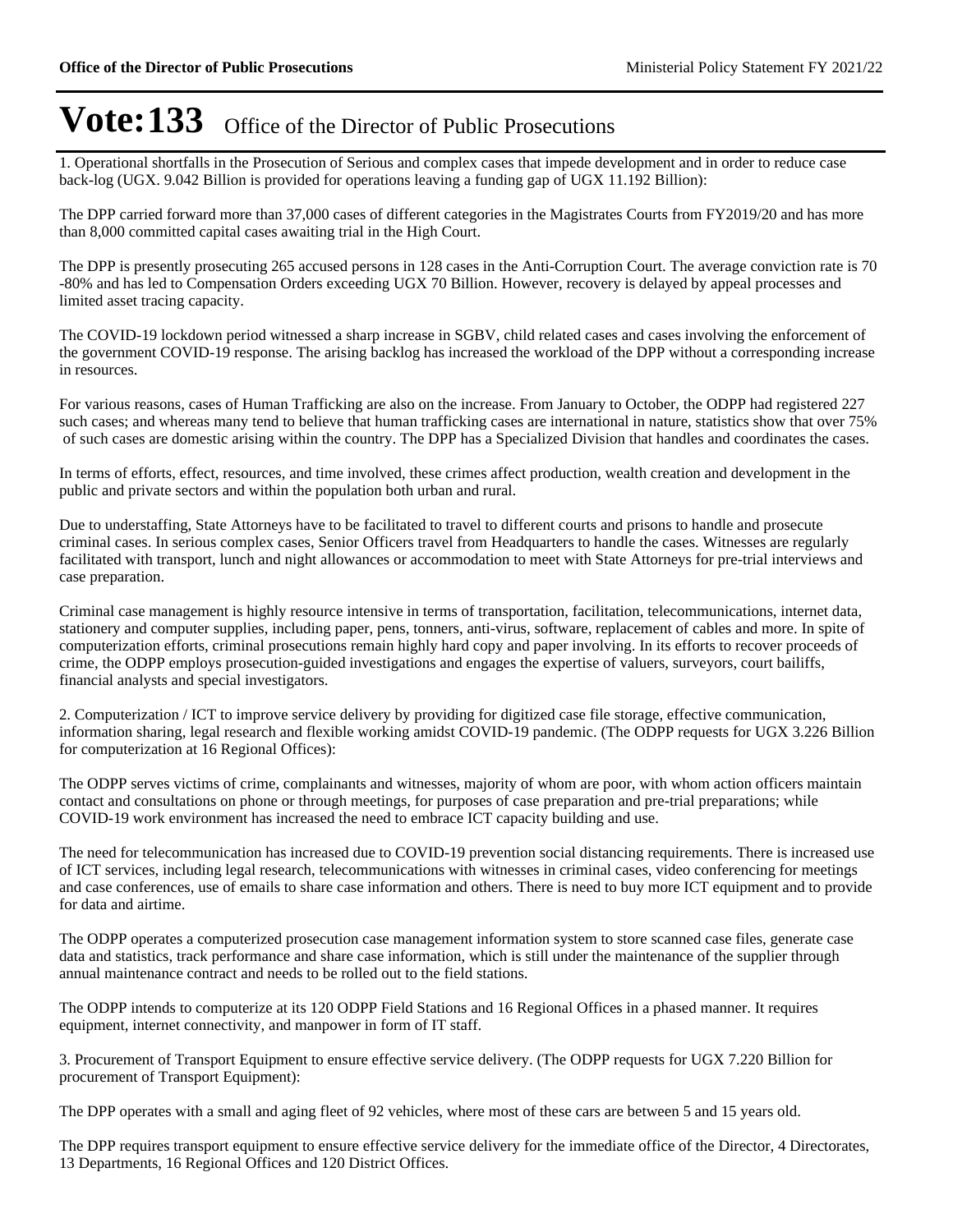4. Recruitment of Prosecutors to enable adequate deployment in the Districts and extend criminal prosecution services nearer to the people. (ODPP requires UGX 6.8 Bn for Wage, Non-wage and Development to recruit field staff consisting of 60 State attorneys, 12 ICT Officers, 16 Data Entry Clerks, and 1 Principal Statistician):

ODPP structure requires 1,368 legal and other staff members but is operating with 519. The structure requires 833 Prosecutors but is operating with 335 (40%). ODPP has 120 Field Stations and 16 Regional Offices that are under staffed.

A staffing gap analysis for prosecutors at the field stations concluded in June 2020 found a gap of 46 prosecutors, compared to the number of judicial officers. Ideally, the prosecutors should be more than the magistrates to enable at-least one prosecutor attend to office duties while the others are in court. At the same time, there are no full time prosecutors at 74 courts.

The ODPP is not present in 45 Districts. The work load is high at over 600 cases per prosecutor. The back-log case clearance rate by ODPP is low. The quality of legal advice to police and the prosecutions get compromised.

5. Security needs for ODPP to ensure provision of criminal prosecution services within a safe and secure environment for ODPP Officers, assets, case files, and clients. The budgetary provision is UGX 0.724 Billion that is all spent on operational expenses and is inadequate and therefore requests for additional UGX 5.818Bn to cater for HQs, 16 regional offices:

ODPP would like to provide for security for its 136 service points plus selected staff residences for staff handling high profile sensitive cases, to be done in a phased manner.

6. Construction (establishment) of Field Offices in line with the Judiciary and Police establishments to take services nearer to the people and improve criminal prosecution service delivery. (The ODPP requests for additional funding of UGX 2.2 Billion to construct and equip 2 Regional Offices of Mbarara and Soroti):

The DPP establishes a regional office wherever there is a High Court Circuit and has 16 Regional Offices located in Arua, Fortportal, Gulu, Jinja, Kabale, Kampala, Lira, Masaka, Masindi, Mbale, Mbarara, Mpigi, Mubende, Mukono, Nakawa, and Soroti. Most of these are operating in rented premises. The DPP completed the construction of 3 Regional Offices of Kabale, Lira and Masaka, and will soon commence construction in Arua.

7. Processing 10 land tittles for the ODPP plots of office land. This requires shs.500,000,000/-

8. Establishment of Standards, Utilities and Wildlife Unit to serve in the Standards, Utilities and Wildlife Courts. This requires shs.600,000,000/-

#### **Plans to improve Vote Performance**

Roll-out of office automation to field stations.

- Procure of vehicles to facilitate movement of State attorneys to and from court and hard-to-reach areas.
- Establish new offices.
- Construct office premises.
- Staff recruitment and development.
- Mainstream crosscutting issues of gender & equity, HIV/AIDS, COVID-19& environment.
- Maintain collaboration with regional & international criminal investigating entities.

### **XI Off Budget Support**

#### **Table 11.1 Off-Budget Support by Department and Project**

N/A

### **XII. Vote Cross Cutting Policy And Other Budgetary Issues**

**Table 12.1: Cross- Cutting Policy Issues**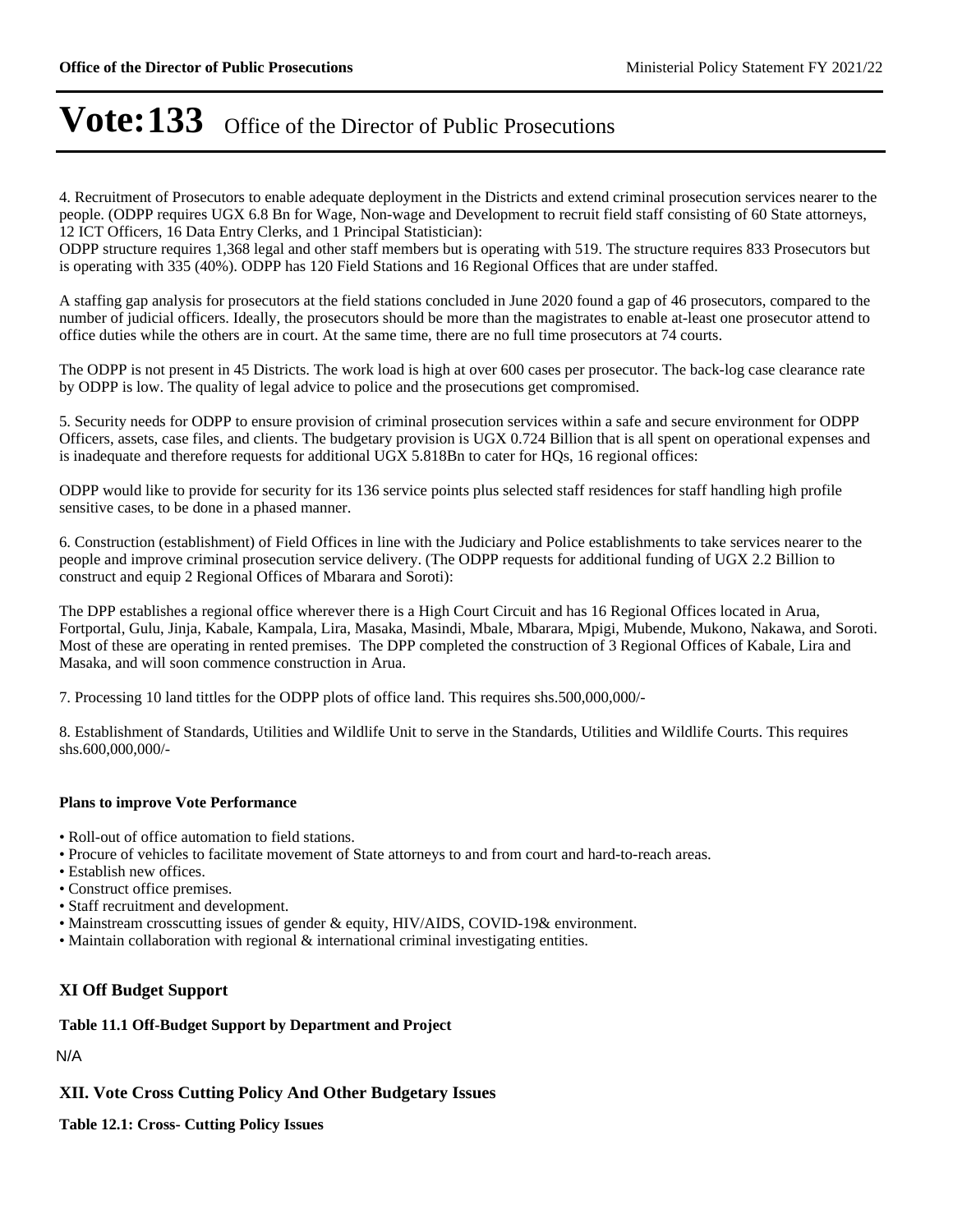| <b>Issue Type:</b>                  | <b>HIV/AIDS</b>                                                                                                                                                                                                                        |
|-------------------------------------|----------------------------------------------------------------------------------------------------------------------------------------------------------------------------------------------------------------------------------------|
| Objective:                          | Mainstreaming of HIV/AIDS issues in the ODPP.                                                                                                                                                                                          |
| <b>Issue of Concern:</b>            | Need for healthy leaving that enhances productivity of ODPP employees.                                                                                                                                                                 |
| <b>Planned Interventions:</b>       | 1. Promote gender responsiveness, in maternal and provision of breast feeding rooms<br>2. Mainstreaming gender, conduct census on availability of facilities<br>3. Dissemination of gender responsive laws and policies.               |
| <b>Budget Allocation (Billion):</b> | 0.100                                                                                                                                                                                                                                  |
| <b>Performance Indicators:</b>      | 1. No. of HIV/AIDS awareness campaigns held-4<br>2. No. of Peer Counselors trained-24<br>3. No. of HIV national activities participated in-8<br>4. No. of HIV/AIDS Committee Meetings held-12<br>5. No.of M&E reports produced-4       |
| Objective:                          | Prevent HIV/AIDS, encourage update and retention                                                                                                                                                                                       |
| <b>Issue of Concern:</b>            | Prevent HIV/AIDS and encourage uptake and retention                                                                                                                                                                                    |
| <b>Planned Interventions:</b>       | 1. Support health diet to staff living positive<br>2. Develop and Distribute IEC materials to staff<br>3. Establish points of need for HIV/AIDS services in the work<br>4. Provide HIV/AIDS prevention services at ODPP field stations |
| <b>Budget Allocation (Billion):</b> | 0.080                                                                                                                                                                                                                                  |
| <b>Performance Indicators:</b>      | 1. No. of staff supported-20<br>2. No. of IEC materials distributed-2000<br>3. No. of HIV/AIDS points established-100<br>4. No. of ODPP field stations provided with HIV/AIDS prevention services-100                                  |
| <b>Issue Type:</b>                  | Gender                                                                                                                                                                                                                                 |
| Objective:                          | Mainstreaming SGBV and Children best prosecution practices                                                                                                                                                                             |
| <b>Issue of Concern:</b>            | Need for healthy leaving that enhances productivity of ODPP employees.                                                                                                                                                                 |
| <b>Planned Interventions:</b>       | 1. Promote gender responsiveness, in maternal and provision of breast feeding rooms<br>2. Mainstreaming gender, conduct census on availability of facilities<br>3. Dissemination of gender responsive laws and policies.               |
| <b>Budget Allocation (Billion):</b> | 0.200                                                                                                                                                                                                                                  |
| <b>Performance Indicators:</b>      | 1. No. of breast feeding rooms provided-20<br>2. Census conducted<br>3. Gender responsive laws and policies disseminated in 16 regions                                                                                                 |
| <b>Issue Type:</b>                  | <b>Enviroment</b>                                                                                                                                                                                                                      |
| Objective:                          | Ably handle environmental matters                                                                                                                                                                                                      |
| <b>Issue of Concern:</b>            | Need for enhanced officer skills to handle environmental crime.                                                                                                                                                                        |
| <b>Planned Interventions:</b>       | 1. Equip staff with skills to prosecute criminal case of environmental crime laws.<br>2. Participate in meetings with agencies mandated to handle environmental matters.                                                               |